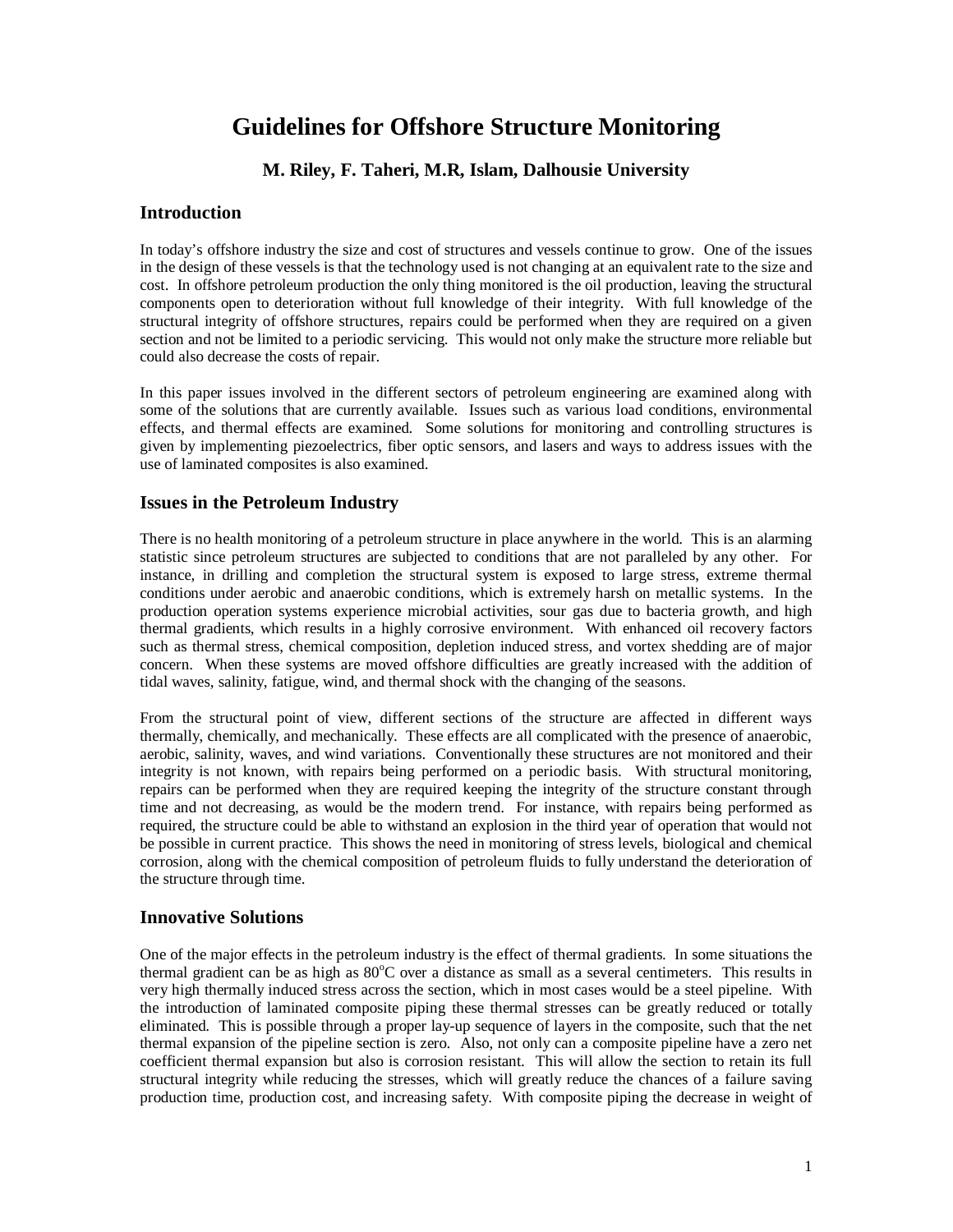the materials allows for decreased construction time, resulting in a lower production cost. Another advantage of composite piping is the ease of embedding sensors. With steel piping the sensors would have to be surface bonded in most cases leaving the sensor exposed to the environment, reducing the chances of a successful monitoring system. In composite sections the sensors can be embedded into the section with ease protecting it from the environment. It has also been show with proper embedding techniques and sensor selection that the structural integrity of the system will not be affected.

The sensors that are currently available for use in smart structures include piezoelectrics, magnetostrictives, fiber optics, and lasers. Each of these materials have their advantages and disadvantages, with the first three being explained in detail in our other conference paper, "A Critical Review of Materials Available for Health Monitoring and Control of Offshore Structures". These sensors allow for a system that can be used to monitor real time continuous data for stresses, temperatures, and chemical composition to name a few. With the use of piezoelectrics and magnetostrictives the system can then be controlled in real time to eliminate the unwanted stimuli. However, the use of magnetostrictives can be limited due to the size of the equipment required in operation.

With the use of piezoelectric elements continuous monitoring can be performed and the unwanted stimuli can be actively controlled only when required. Current systems used to control the response increase the mass of the section which may no be designed for, leading to failure. With the introduction of piezoelectric materials the effect on the dynamic response of the system is limited, which allows for easy design.

Fiber optic sensors can be implemented to measure any stimuli and have a very large operating temperature, which is ideal for the petroleum industry. With the introduction of fiber optics the chemical composition of a fluid can be easily monitored, which can allow for the corrosiveness of the material to be determined, as shown in Figure 1.



**Figure 1: Fiber Optic Evanescent Wave Absorption Technique (4)**

With the use of the evanescent technique, given in Figure 1, the cladding and buffer on one side of the fiber is cut away such that the light sent down the fiber passes through the chemical of interest. From the returning light signal the chemical composition and therefore corrosiveness of the fluid can be determined. Fiber optic sensors can be implemented to measure the strain in the section due to the total effect of thermally and mechanically induced stress or just the mechanical stress through the use of noncompensating or self-compensating Fabry-Perot interferometers respectively. Non-compensating Fabry-Perot interferometers have mirrors deposited on the tips of multimode optical fibers, as shown in Figure 2. When the cavity length changes in the senor due to mechanical and/or thermal stresses, which will change the light signal enabling the strain in the section to be determined.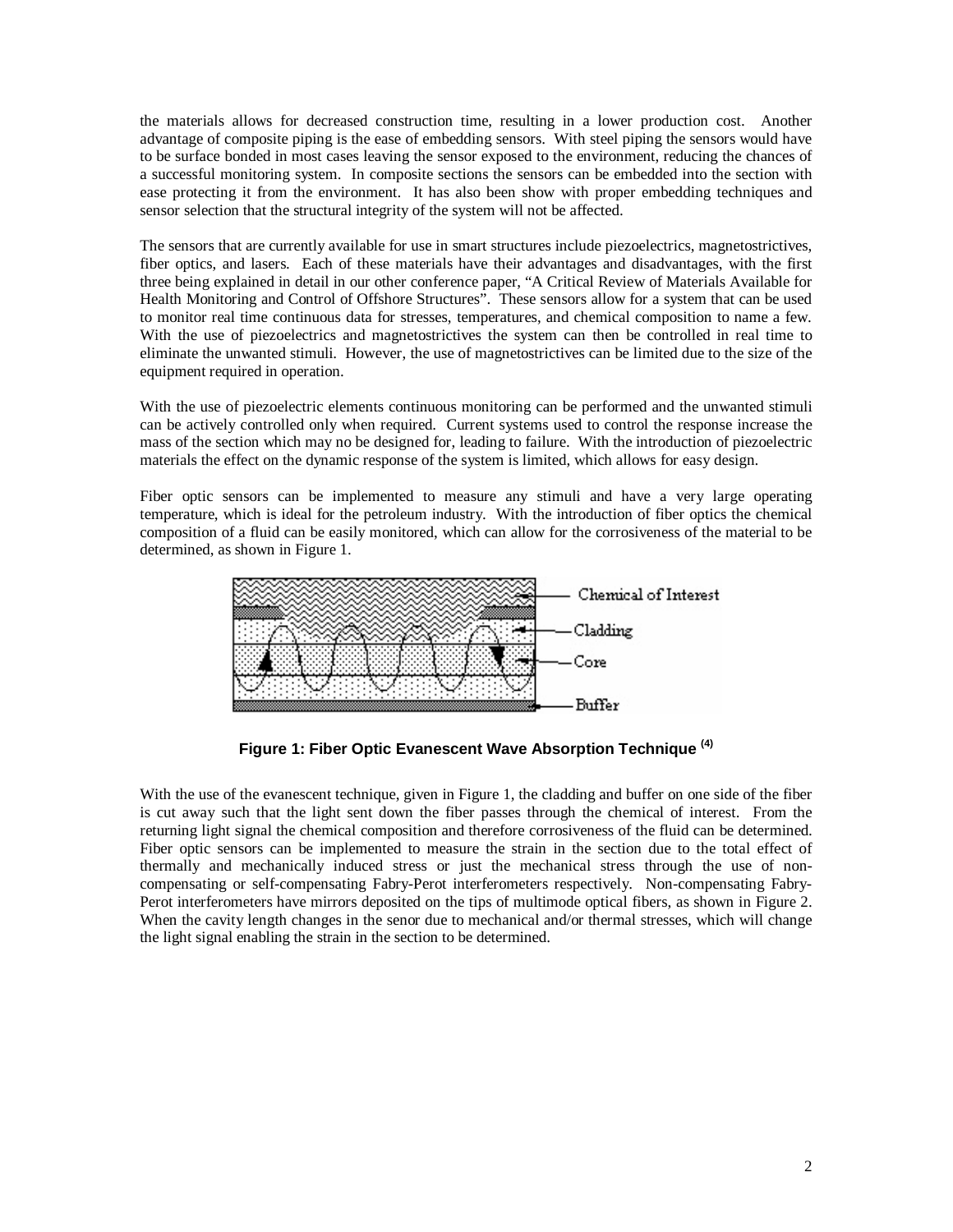

**Figure 2: Non-Compensated Fabry-Perot Interferometer (5)**

In self-compensated Fabry-perot interferometers a metallic fiber is used for the reflecting wire as shown in Figure 3. This metallic fiber is manufactured such that it has the identical coefficient of thermal expansion as the section it is implemented in. This will result in thermal stresses being counter acted by the fiber, allowing for only the mechanical strain to be determined.



Fabry-Pérot cavity length

#### **Figure 3: Self-Compensated Fabry-Perot Interferometer (5)**

With the use of a laser Doppler vibrometer one can implement a non-contacting measurement technique to determine the structural integrity of a section. This is generally performed through monitoring the dynamic response of the system. When there are flaws in the system, the dynamic characteristics at the position of the flaw will change. When a laser vibrometer is scanned across a section, the dynamic characteristics can be used to pinpoint any irregular patterns. This will allow for the detection of delaminations and matrix cracking in laminated composites, or cracks and corrosion in steel sections. This will allow for early detection of flaws, allowing for repairs before failure resulting in a safer structure and cost savings.

#### **Summary**

With the implementation of smart materials in offshore structures and petroleum applications there are some needs that have to be addressed. In order for the system to operate it would require a local system to record the data, and headquarter to monitor and interpret the results. The connection between these two systems could easily be performed with the use of wireless communication. The need for these monitoring systems is an issue at present time to allow for more practical and safer designs. There are many different and versatile techniques available to monitor and control these systems with each having advantages and disadvantages. The major issue is that it is a multidisciplinary problem requiring all field of engineering.

#### **Acknowledgments**

I would like to thank the Natural Science and Engineering Research Council of Canada and Defense Research Establishment Atlantic in their assistance in making this research possible.